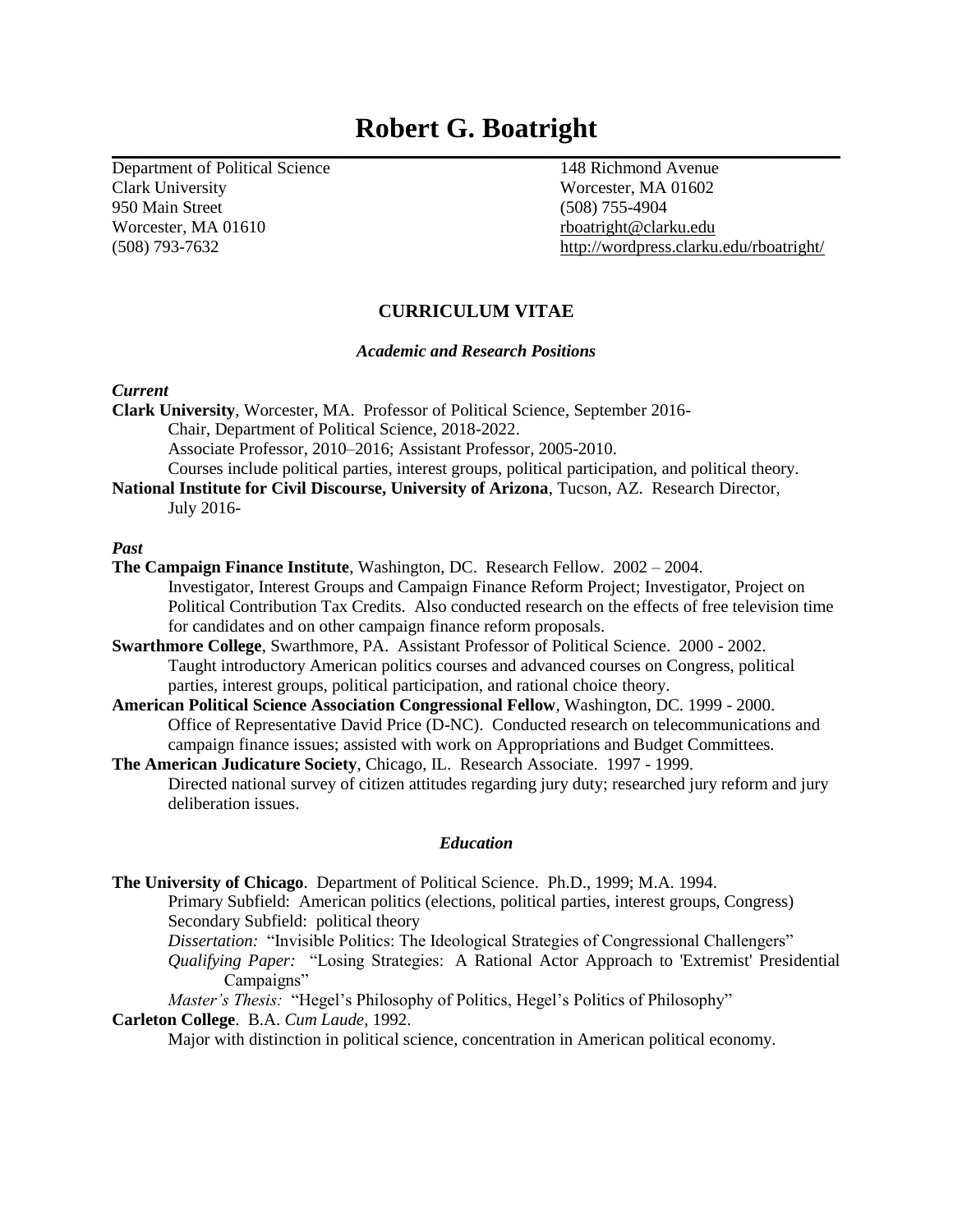Curriculum Vitae Robert G. Boatright Page Two

## *Research Publications*

#### *Books*

- 2019. *Trumping Politics as Usual: Masculinity, Misogyny, and the 2016 Election*. With Valerie Sperling. New York: Oxford University Press.
- 2019. *A Crisis of Civility?: Political Discourse and its Discontents* (editor, with Sarah Sobieraj, Dannagal Goldthwaite Young, and Timothy J. Shaffer). New York: Routledge.
- 2018. *Handbook of Primary Elections* (editor). New York: Routledge.
- 2016. *The Deregulatory Moment? A Comparative Perspective on Changing Campaign Finance Laws* (editor). Ann Arbor: University of Michigan Press.
- 2014. *Congressional Primary Elections*. New York: Routledge.
- 2013. *Getting Primaried: The Changing Politics of Congressional Primary Challenges.* Ann Arbor: University of Michigan Press.
- 2011. *Interest Groups and Campaign Finance Reform in the United States and Canada*. Ann Arbor: University of Michigan Press.
- 2011. *Campaign Finance: The Problems and Consequences of Reform* (editor). New York: Open Society Institute/IDEA.
- 2004. *Expressive Politics: The Issue Strategies of Congressional Challengers*. Columbus, OH: Ohio State University Press.

## *Refereed Articles*

- 2021. "Factional Conflict and Independent Expenditures in the 2018 Democratic House Primaries." With Zachary Albert. *Congress and the Presidency* 48 (1): 50-77.
- 2020. "Primary Election Timing and Voter Turnout." With Vincent G Moscardelli and Clifford Vickrey. *Election Law Journal* 19 (4): 472-485.
- 2019. "Retrenchment or Reform? Changes in Primary Election Laws, 1928-1970." *Polity* 51 (1): 126- 160.
- 2017. "The Mob Came Wielding Pitchforks, but they had a Good Story to Tell." *Spazio Filosofico* 19: 73-91.
- 2016. "Independent Expenditures in Congressional Primaries after *Citizens United:* Implications for Interest Groups, Incumbents, and Political Parties." With Michael J. Malbin and Brendan Glavin. *Interest Groups and Advocacy* 5 (2): 119-140.
- 2016. "The Poverty of 'Corruption': On Reframing the Debate on Money in Politics." With Molly Brigid Flynn. *Albany Government Law Review* 9 (2): 341-383.
- 2013. "Teaching Redistricting to Undergraduates: Letting the People Draw the Lines for the People's House." With Nicholas Giner and James Gomes. *PS: Political Science & Politics* 46 (2): 387- 394.
- 2012. "The End of the Reform Era? Campaign Finance Retrenchment in the United States and Canada." *The Forum* 10 (2).
- 2011. "The Place of Quebec in Canadian Interest Group Politics." *American Review of Canadian Studies*  41 (1): 2-19.
- 2009. "Cross-Border Interest Group Learning in Canada and the United States." *American Review of Canadian Studies* 43 (4): 418-437.
- 2009. "Interest Group Adaptations to Campaign Finance Reform in Canada and the United States." *Canadian Journal of Political Science* 42 (1): 17-43.
- 2008. "Who are the Spatial Voting Violators?" *Electoral Studies* 27 (1): 116-125.
- 2007. "Situating the New 527 Groups in Interest Group Theory." *The Forum* 5 (2).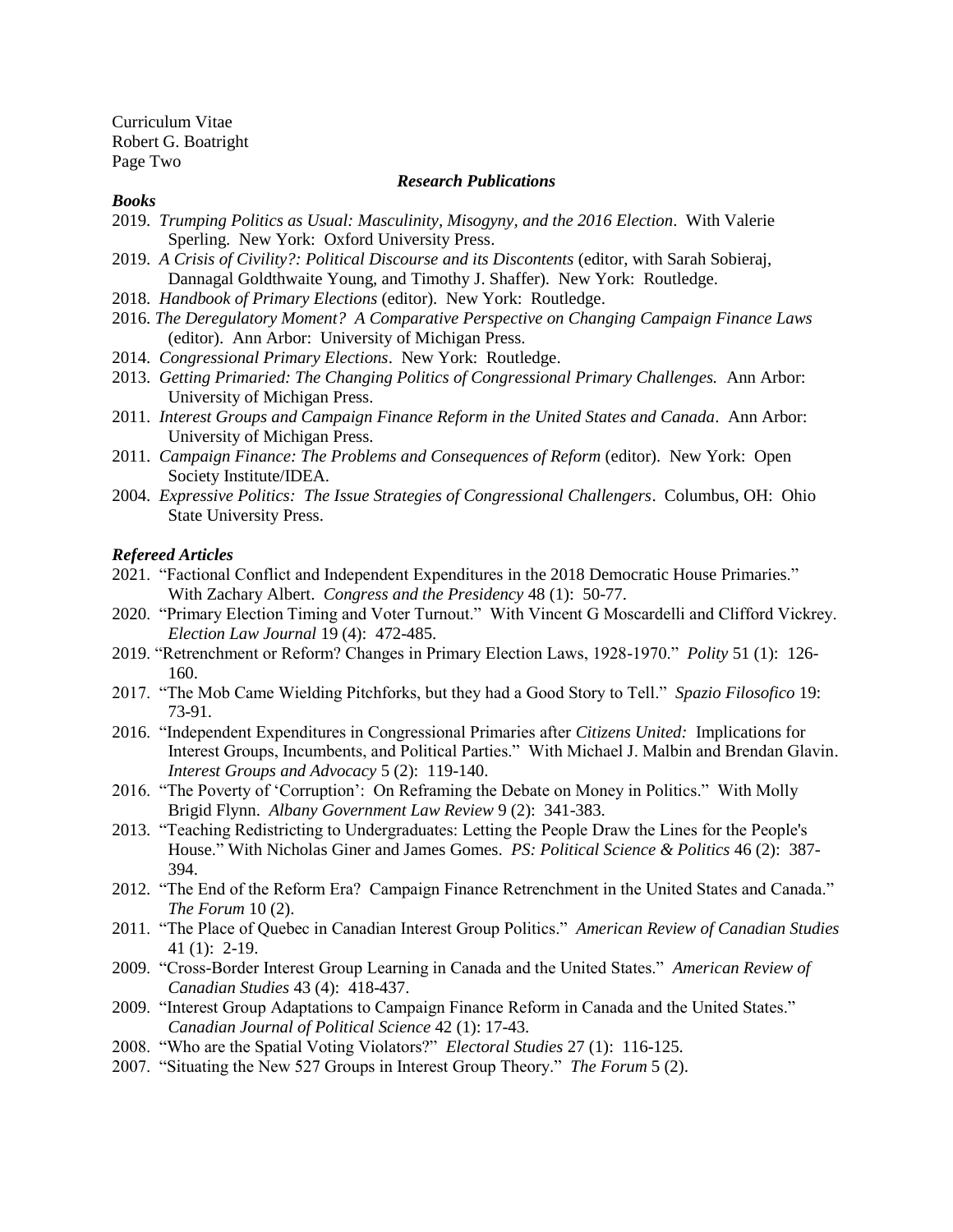Curriculum Vita Robert G. Boatright Page Three

#### *Refereed Articles (continued)*

- 2006. "Does Publicizing A Tax Credit for Political Contributions Increase Its Use? Results from a Randomized Field Experiment." With Donald P. Green and Michael J. Malbin. *American Politics Research* 34 (4): 563-82.
- 2005. "Can I Win Next Time? Strategic Repeat Challengers in House Races." With Andrew J. Taylor. *Political Research Quarterly* 58 (4): 609-617.
- 2005. "Political Contribution Tax Credits and Citizen Participation." With Michael J. Malbin. *American Politics Research.*33 (6): 787-817.
- 2004. "Static Ambition: Legislators' Preparations for Redistricting." *State Politics and Policy Quarterly*  4 (4): 436-54.
- 2003. "Biennial Budgeting Debates in Congress, 1977-2000." *Journal of Public Budgeting, Accounting, and Financial Management* 15 (2): 275-308.
- 2002. "Life Cycle Factors, Status, and Civic Engagement: Issues of Age and Attitudes Toward Jury Service." With Susan Carol Losh. *Justice System Journal* 23 (2): 221-34.
- 2001. "Generational Differences in Attitudes Towards Jury Service." *Behavioral Sciences and the Law* 19 (3): 285-304.
- 1999. "Methodological Issues in the Study of Judicial Selection." With Kevin M. Esterling. *Research on Judicial Selection* 1: 73-110.
- 1999. "Assisting Jurors With Their Deliberations." With Beth Murphy. *Judicature* 83 (2): 52-58.
- 1999. "How Judges Can Help Deliberating Juries." With Beth Murphy. *Court Review* 36 (2): 38-45.
- 1999. "Why Citizens Don't Respond to Jury Summonses and What Courts Can Do About It." *Judicature* 82 (4): 156-65.

# *Book Chapters*

- Forthcoming (2022). "Political and Policy Implications following the 2020 Election." In *Financing the 2020 Election*, ed. John C. Green and Molly Reynolds. Washington, DC: Brookings Institution.
- Forthcoming (2022). "Congressional Primary Challenges and the Health of the Parties." In *The State of the*  Parties, 9<sup>th</sup> edition, ed. John C. Green. Lanham, MD: Rowman and Littlefield.
- Forthcoming (2022). "What do the 2020 Congressional Primaries Tell us About the Direction of the Democratic and Republican Parties?" In *Polarization and Political Party Factions in the 2020 Election*, ed. Jennifer Lucas, Chris Galdieri, and Tauna Sisco. Lanham, MD: Lexington Books.
- Forthcoming (2022). "Three Arguments for Incivility." In *Education, Inclusion, and Justice*, ed. Mark Navin and Joan McGregor. AMINTAPHIL: The Philosophic Foundations of Law and Justice 10. New York: Springer.
- 2021. "Encouraging Civility in State Legislatures: How to Train Legislators, and how to Measure Results." In *Outside Looking In: Lobbyists' View on Civil Discourse in U.S. State Legislatures*, ed. Nicholas P. Lovrich, Francis A. Benjamin, John C Pierce, and William D. Schreckhise. Pullman: Washington State University Press, pp. 227-254.
- 2021. "Who Pays for Populism?" In *Populism and Corruption: The Other Side of the Coin,* ed. Jonathan Mendilow and Eric Phelippeau. Boston, MA: Edward Elgar, pp. 242-267.
- 2020. "Fundraising: the New Rules." In *Campaigns on the Cutting Edge*, 4<sup>th</sup> ed., ed. Richard Semiatin. Thousand Oaks, CA: Sage/Congressional Quarterly, pp. 11-27.
- 2020. "Populist Corruption Talk." In *Mapping Populism: A Guide to Understanding and Studying Populism*, ed. Majia Nadesan and Amit Ron. New York: Routledge, pp. 176-184.
- 2020. "Corruption, Populism, and Sloth." With Molly Brigid McGrath. In *Democracy, Populism, and Truth,* ed. Mark C. Navin and Richard Nunan. AMINTAPHIL: The Philosophic Foundations of Law and Justice 9. New York: Springer.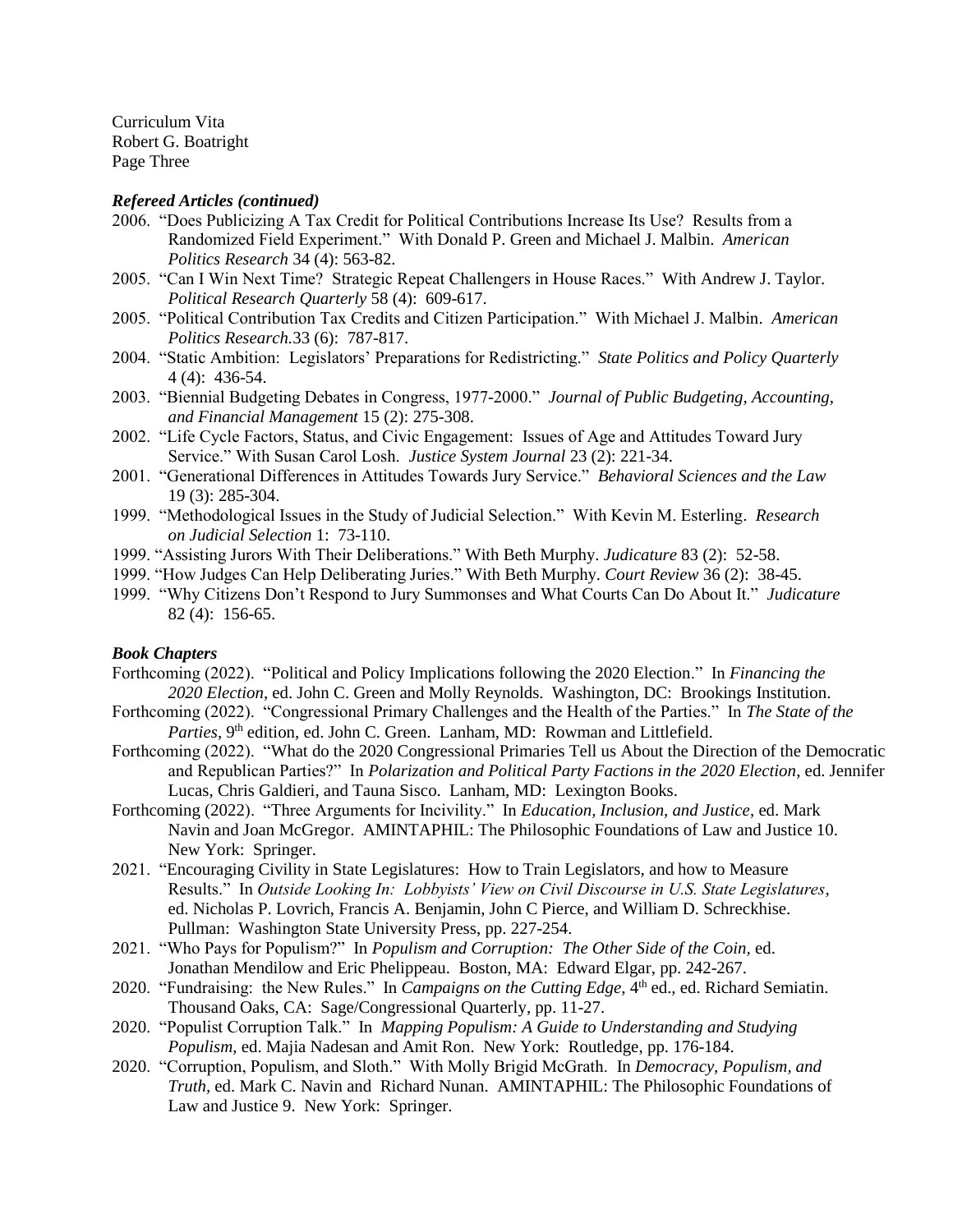Curriculum Vitae Robert G. Boatright Page Four

#### *Book Chapters (continued)*

- 2019. "What we Talk about When we Talk about Corruption." With Molly Brigid McGrath. In *Political Corruption in a World in Transition*, ed. Jonathan Mendilow and Eric Phelippeau. Wilmington, DE: Vernon Press, pp. 299-324.
- 2019. "A Crisis of Civility?" In *A Crisis of Civility?: Political Discourse and its Discontents*, ed. Robert G. Boatright, Sarah Sobieraj, Dannagal Goldthwaite Young, and Timothy J. Shaffer. New York: Routledge, pp. 1-6.
- 2018. "On the Frequency of Elections." In *Icelandic Federalist Papers*, ed. David Carrillo. Berkeley, CA: Berkeley Public Policy Press, pp. 21-26.
- 2018. "Is There a Link Between Primary Election Competition and General Election Results?" With Vincent G. Moscardelli. In *Handbook of Primary Elections*, ed. Robert G. Boatright. New York: Routledge, pp. 188-212.
- 2018. "Party Funding in the United States." In *Handbook of Party Funding*, ed. Jonathan Mendilow and Eric Phelippeau. London: Edward Elgar, pp. 227-248.
- 2017. "The Broken Pieces of Yesterday's Life: The Ethics of the Posthumous Hendrix Catalog." With Molly Brigid Flynn. In *Jimi Hendrix and Philosophy*, ed. Ted Ammon. Chicago: Open Court Press, pp. 141-155.
- 2017. "The Trump Effect and Gender Norms in the 2016 Senate Elections." With Valerie Sperling and Sean Tatar. In *Conventional Wisdom, Parties, and Broken Barriers in the 2016 Election*, ed. Tauna Sisco, Christopher Galdieri, and Jennifer Lucas. Lanham, MD: Lexington Books, pp. 203-225.
- 2017. "Damage Control: The Trump Effect on Senate General Election Campaigns." In *The 2016 Presidential Election: The Causes and Consequences of a Political Earthquake*, ed. Amnon Cavari, Kenneth Mayer, and Richard Powell. Lanham, MD: Lexington Books, pp. 59-76.
- 2017. "The Nationalization of Congressional Primaries." In *The American Election 2014: Contexts and Consequences*, ed. Tauna Sisco, Christopher Galdieri, and Jennifer Lucas. Akron, OH: University of Akron Press, pp. 3-19.
- 2016. "The Poverty of 'Corruption': Confusions and Disagreements about the Rotten in Politics." With Molly Brigid Flynn. In *Corruption and Governmental Legitimacy: A Twenty-First Century Perspective*, ed. Jonathan Mendilow and Ilan Peleg. Lanham, MD: Rowman and Littlefield, pp. 287-308.
- 2016. "Fundraising: Continuity and Change." In *Campaigns on the Cutting Edge*, 3rd ed., ed. Richard J. Semiatin. Washington, DC: Congressional Quarterly Press.
- 2016. "Changes in U.S. Campaign Finance Law." In *The Praeger Handbook of Political Campaigning in the United States*, ed. William Benoit. Santa Barbara, CA: Praeger Publishing.
- 2016. "Campaign Finance Law and Functional Differentiation among Nonparty Groups in the United States." In *The Deregulatory Moment? Comparative Perspectives on Changing Campaign Finance Laws*, ed. Robert G. Boatright. Ann Arbor: University of Michigan Press, pp. 71-104.
- 2015. "Interest Group Activity in Congressional Primaries." In *Interest Group Politics*, 9<sup>th</sup> ed., ed. Alan J. Cigler and Burdett A. Loomis. Washington, DC: Congressional Quarterly Press, pp. 176-206.
- 2014. "Can Public Funding and *Citizens United* Coexist?" In *Corruption in the Contemporary World: Theory, Practice, and Hotspots*, ed. Jonathan Mendilow and Ilan Peleg. Lanham, MD: Rowman and Littlefield, pp. 69-98.
- 2014. "Casualties of the Ground War: Personal Contacting and its Discontents." In *The American Election of 2012: Contexts and Consequences*, ed. R. Ward Holder and Peter B. Josephson. New York: Palgrave Macmillan, pp. 99-114.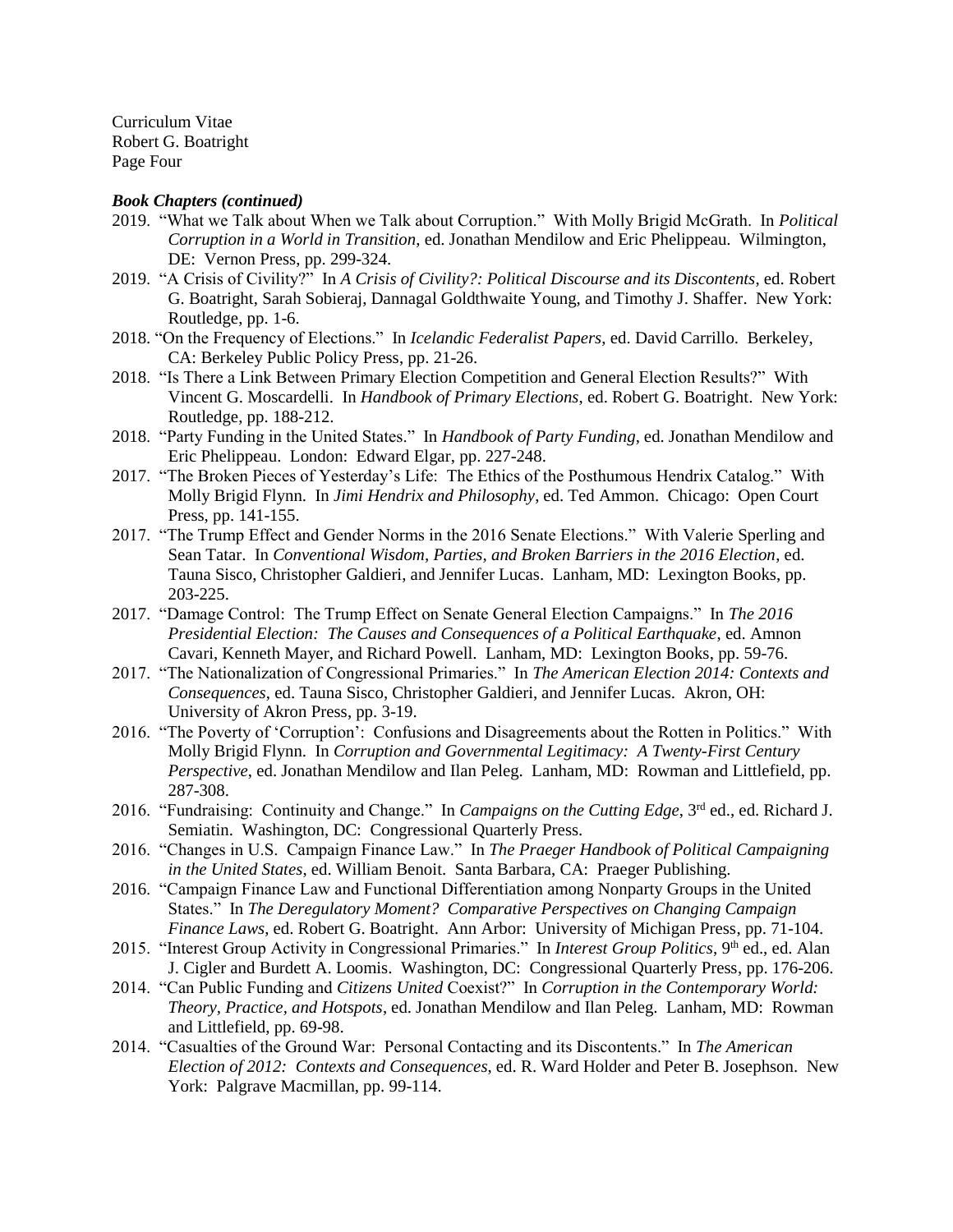Curriculum Vitae Robert G. Boatright Page Five

## *Book Chapters (continued)*

- 2013. "Financing the 2012 Elections." In *The Election of 2012*, ed. Steven E. Schier and Janet Box-Steffensmeier. New York: Routledge, pp. 145-171.
- 2012. "Campaign Finance Reform and the Democratic Deficit in the United States." In *Imperfect Democracies: The Democratic Deficit in Canada and the United States*, ed. Richard Simeon and Patti Lenard. Vancouver, BC: University of British Columbia Press, pp. 161-180.
- 2012. "The Chamber of Commerce and the *Citizens United* Decision." In *Interest Groups Unleashed*, ed. Chris Deering, Paul Herrnson, and Clyde Wilcox. Washington, DC: Congressional Quarterly Press, pp. 23-48.
- 2012. "Fundraising: Present and Future." In *Campaigns on the Cutting Edge*, 2<sup>nd</sup> ed., ed. Richard Semiatin. Washington, DC: Congressional Quarterly Press, pp. 11-27.
- 2011. "Regulating and Reforming Group-Based Electioneering." In *Congressional Quarterly Guide to Interest Groups and Lobbying in the United States*, ed. Burdett Loomis. Washington, DC: Congressional Quarterly.
- 2011. "Lessons for Canada from the American Campaign Finance Reform Experience." In *Party and Election Finance: Consequences for Democracy*, ed. Lisa Young and Harold Jansen. Vancouver, BC: University of British Columbia Press, pp. 173-97.
- 2009. "Financing the 2008 Elections." In *The Election of 2008*, ed. Steven E. Schier and Janet Box-Steffensmeier. Lanham, MD: Rowman and Littlefield, pp. 137-160.
- 2008. "Fundraising: Present and Future." In *Campaigns on the Cutting Edge*, ed. Richard Semiatin. Washington, DC: Congressional Quarterly Press, pp. 10-26.
- 2008. "The Politics of Jury Reform." In *Rethinking U.S. Judicial Politics*, ed. Mark Miller. New York: Oxford University Press.
- 2006. "Adaptations and Alliances: Strategic Decisionmaking by Ongoing Interest Groups and Advocacy Organizations." With Michael J. Malbin, Mark J. Rozell, and Clyde Wilcox. In *The Election After Reform*, ed. Michael J. Malbin. Lanham, MD: Rowman and Littlefield, pp. 112-138.
- 2005. "Jury Summit 2001." With Elissa Krauss. In *Judicial Politics: Readings from Judicature*, 3rd edition, ed. Elliot E. Slotnick. Washington, DC: Congressional Quarterly Press, pp. 227-35.
- 2004. "The Media and the Public." In *A Handbook for Judges*, ed. Kathleen M. Sampson. Chicago, IL: American Judicature Society, pp. 133-42.
- 2003. "BCRA's Impact on Interest Groups and Advocacy Organizations." With Michael J. Malbin, Mark J. Rozell, Richard Skinner, and Clyde Wilcox. In *Life After Reform: When the Bipartisan Campaign Reform Act Meets Politics*, ed. Michael J. Malbin. Lanham, MD: Rowman and Littlefield, pp. 43-60.
- 1999. "'You Don't Know Me, But Here I Am': Congressional Candidates and Party Strength." In *The State of the Parties*, 3rd ed., John C. Green and Daniel M. Shea, eds. Lanham, MD: Rowman and Littlefield, pp. 320-36.

# *Other Publications*

# *Monographs and Reports*

- 2020. Amicus Brief, *Lieu v. Federal Election Commission*, with Anne Baker and Steve Weissman. On line, https://www.supremecourt.gov/DocketPDF/19/19-1398/148404/20200722140445391\_19- 1398%20-%20AmicusMD.pdf.
- 2019. *The State of Political Discourse in America 2019.* Tucson, AZ: National Institute for Civil Discourse.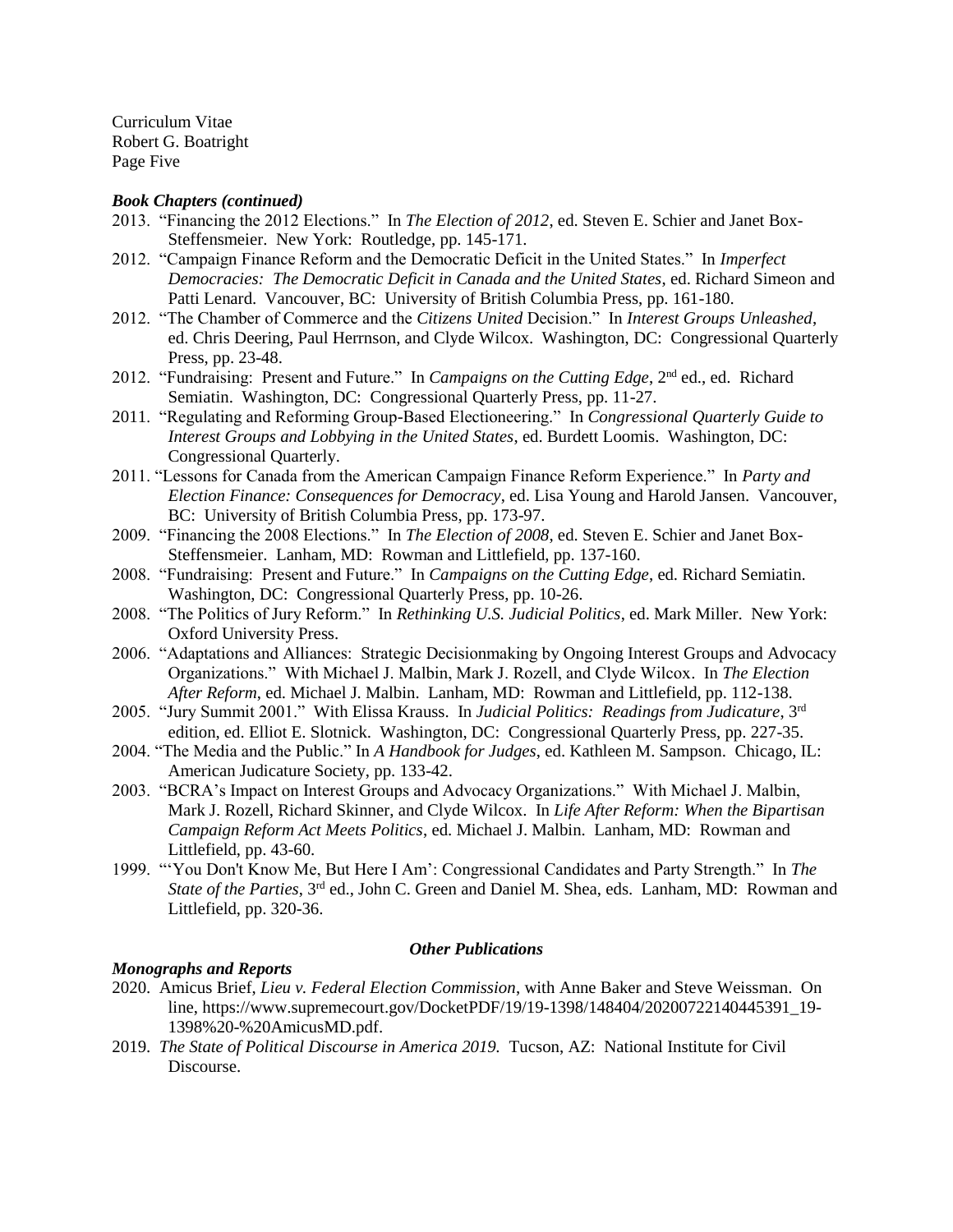Curriculum Vitae Robert G. Boatright Page Six

#### *Monographs and Reports (continued)*

- 2018. *Campaign Finance in the United States: Assessing an Era of Fundamental Change* (contributor). Stanford/NYU Law School Task Force on Campaign Finance. On line, [https://bipartisanpolicy.](https://bipartisanpolicy/) org/wp-content/uploads/2018/01/BPC-Democracy-Campaign-Finance-in-the-United-States.pdf
- 2017. *Campaign Finance in the Era of Super PACs.* New York: Oxford Bibliographies. On line, http://www.oxfordbibliographies.com/view/document/obo-9780199756223/obo-9780199756223- 0229.xml.
- 2014. *The 2014 Primaries in Context.* Washington, DC: Campaign Finance Institute.
- 2014. *Do Primary Elections Promote Extremism in American Politics?* Cambridge, MA: Scholars Strategy Network.
- 2014. *Every Picture Tells a Story: The 2010 Round of Congressional Redistricting in New England* (editor, with James R. Gomes). Worcester, MA: Mosakowski Institute for Public Enterprise.
- 2014. "Redistricting Massachusetts 2012: A More Open Process, a More Rational Map, and no Indictments." With James R. Gomes and Nicholas P. Giner. In *Every Picture Tells a Story: The 2010 Round of Congressional Redistricting in New England*, ed. James R. Gomes and Robert G. Boatright. Worcester, MA: Mosakowski Institute for Public Enterprise, pp. 13-20.
- 2008. "The Future of American Political Parties: A View from the Classroom." *Vox Pop: Newsletter of the Political Organizations and Parties Section of the APSA* 27 (1): 1-5.
- 2005. *Political Advertising Vouchers for Congressional Candidates: What Difference Could They Make?* Washington, DC: The Campaign Finance Institute.
- 2003. "Gender Bias in Jury Selection." With Marguerite Walsh, Andrew A. Chirls, Julia Hoke, and Flora Wolf. In *Final Report of the Pennsylvania Supreme Court Committee on Racial and Gender Bias in the Justice System*. Harrisburg, PA: Pennsylvania Supreme Court, pp. 103-124.
- 2002. "Jury Summit 2001." With Elissa Krauss. *Judicature* 86 (3): 144-51.
- 2001. "Whose Campaign is it?: Campaign Consultants and Nonincumbent Candidates." Center for Congressional and Presidential Studies, American University.
- 2000. "The Twenty-First Century American Jury." *Judicature* 83 (6): 288-97.
- 2000. *Generations, Age Groups, and Jury Service: Does Age Matter?* Chicago, IL: American Judicature Society.
- 1999. *Behind Closed Doors: A Resource Manual to Improve Jury Deliberations*. With Beth Murphy. Chicago, IL: American Judicature Society.
- 1998. *Improving Citizen Response to Jury Summonses*. Chicago, IL: American Judicature Society.

# *Editorials*

- 2020. "Joe Kennedy III Challenges Ed Markey in 2020's Weirdest Primary Race." *The Conversation*, August 28.
- 2020. "Delaying Primaries Helps Protect Incumbents as well as Voters." *The Conversation,* May 14.
- 2020. "More than the Presidency: Making Sense of the Other Choices on the Ballot." *American Political Science Association Raise the Vote Series*, February 27.
- 2020. "Our Last in the Nation Primary? Let it be." *Commonwealth*, January 25.
- 2020. "Bring on the Brokered Convention." *The Hill*, January 17.
- 2019. "Is Joe Biden the Democrats' Mitt Romney of 2020?" *The Hill*, December 19.
- 2019. "A Book can Explain why Elizabeth Warren's Ideas Bother Billionaires so much." *The Hill*, November 13.
- 2019. "Sizing up Trump's Primary Opponents." *The Hill*, September 26.
- 2019. "It's Legal to Tweet the Names of Trump's Donors, but it's Probably not a Good Idea." *The Hill*, August 28.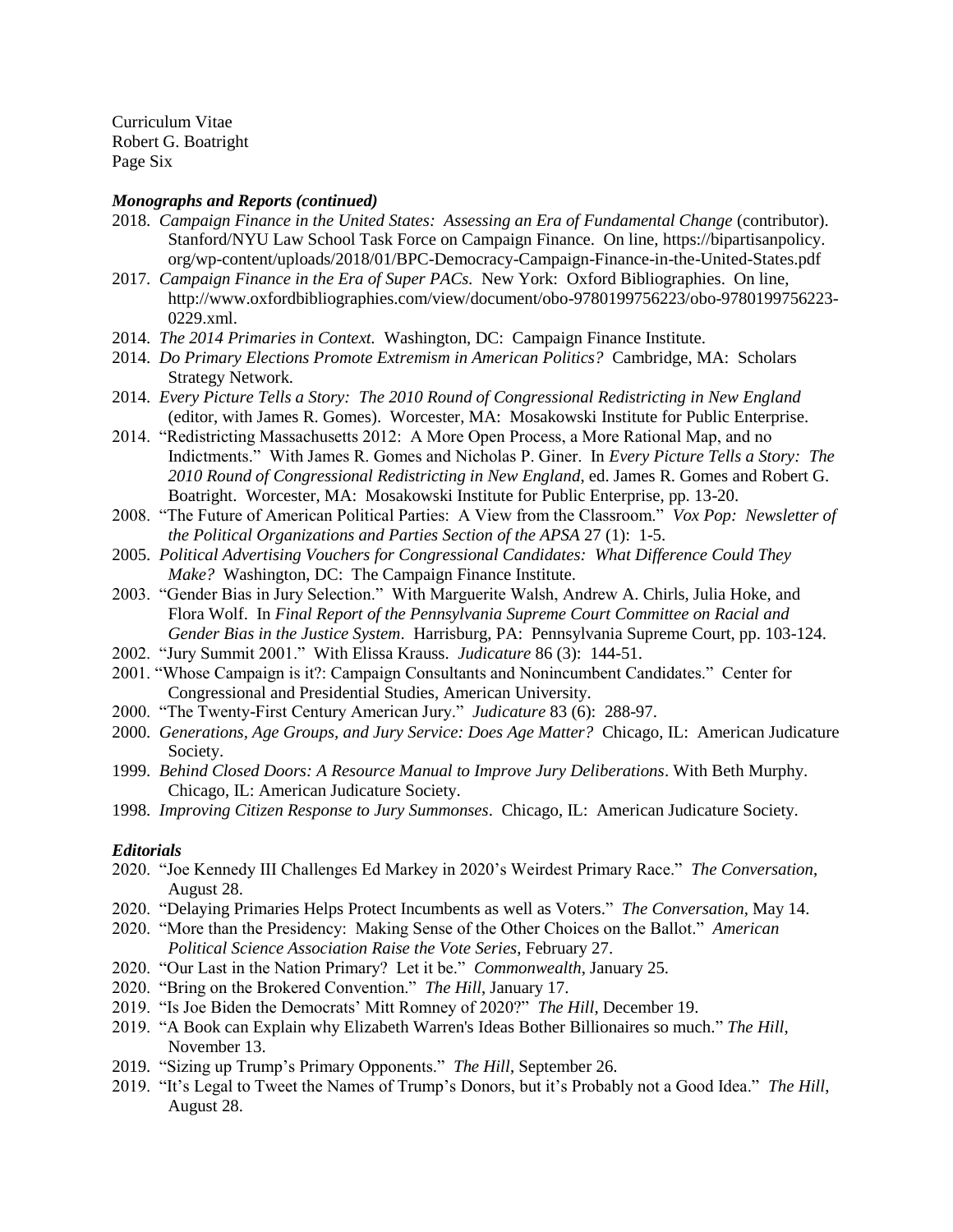Curriculum Vitae Robert G. Boatright Page Seven

#### *Editorials (continued)*

- 2019. "The Two Debate Format hasn't Worked." *The Hill*, August 6.
- 2019. "Despite Cries to Scrap the Electoral College, it may not be so bad for Dems." *The Hill*, April 4.
- 2019. "The Democrats are Leading off with a Bill to 'Restore Democracy.'" *The Hill*, January 8.
- 2018. "The Politics of not Talking about Trump." *The Hill*, September 28.
- 2018. "Why Political Scientists aren't Writing about Russian Hackers." *The Hill*, August 13.
- 2018. "Mark Sanford's Troubles did not Begin with Trump." *The Hill*, June 18.
- 2018. "Here's what we've Learned from the 2018 Congressional Primaries so far." *Washington Post*  (Monkey Cage blog), June 5.
- 2018. "Could too many Candidates be a Problem for Democrats?" *The Hill*, May 17.
- 2018. "How much Collateral Damage will there be in the 2018 Congressional Primaries?" *The Hill,*  April 4.
- 2018. "If the Narrative about the 2018 Election Starts to Change, Blame the Phantom Public." *The Hill*, February 9.
- 2018. "Time to Change the Way City Council is Elected." *Worcester Magazine*, January 25.
- 2017. "Roy Moore Made a Lousy Cowboy." *The Hill*, December 20.
- 2017. "A Cautious Defense of Trump's New Census Director." *The Hill*, November 28.
- 2017. "Conservatives can no Longer Make the Compromises Necessary to Govern us." *The Hill*, October 30.
- 2017. "Whatever You Think the Alabama Special Election Means, You're Probably Wrong." *The Hill*, October 2.
- 2017. "Boy Scouts and the Loss of Faith in American Institutions." *The Hill*, August 4.
- 2017. "Is the Census Doomed under the Trump Administration?" *The Hill*, May 31.
- 2017. "What's With Trump's Spelling Mistakes?" *The Hill*, April 23.
- 2017. "One Reason the Travel Ban Provoked Outrage? The Victims' Stories." *The Hill*, February 9.
- 2017. "McCain isn't Worried about Reelection (and that's a Good Thing)." *The Hill*, January 12.
- 2016. "How Liberal Groups should Respond to Trump's Cabinet Picks." *The Hill*, December 27.
- 2016. "Bridging the Political Divide Regardless of who your Relatives Voted for." *The Hill*, Nov. 23.
- 2016. "Why Everyone (Including your Grandma) is Writing about the Election." *The Hill*, November 22.
- 2016. "What it means when Trump Talks about 'Corruption.'" *The Hill*, November 2.
- 2016. "What do we really think about Debate Lies and Insults?" *The Hill*, October 19.
- 2016. "Did Donald Trump Kill the Tea Party?" *The Conversation*, June 16.
- 2016. "Further Down the Ballot: How the 2016 Presidential Primaries may Influence Congressional Primary Voting." *University of Virginia Center for Politics Crystal Ball*, January 28.
- 2014. "Does it Matter that No One Showed up for the Primary?" *WGBH blogs*, October 29.
- 2014. "Debates Shed Minimal Light." *USA Today*, October 5.
- 2014. "Who Won the Republican Civil War?" *Washington Post* (Monkey Cage blog), August 13.
- 2014. "Cantor's Defeat Isn't a Big Deal Unless the Republicans Make it one." *Talking Points Memo*, July 5.
- 2014. "Sorry, the Tea Party Surge Isn't Driving Polarization." *Talking Points Memo*, June 24.
- 2014. "An Expert on Congressional Primaries Weighs in on Cantor's Defeat." *Washington Post* (Monkey Cage blog), June 12.
- 2014. "No, Primaries Aren't Destroying Politics." *Politico*, February 18.
- 2008. "Thinking About a Palin Presidency." *Providence Journal*, October 11.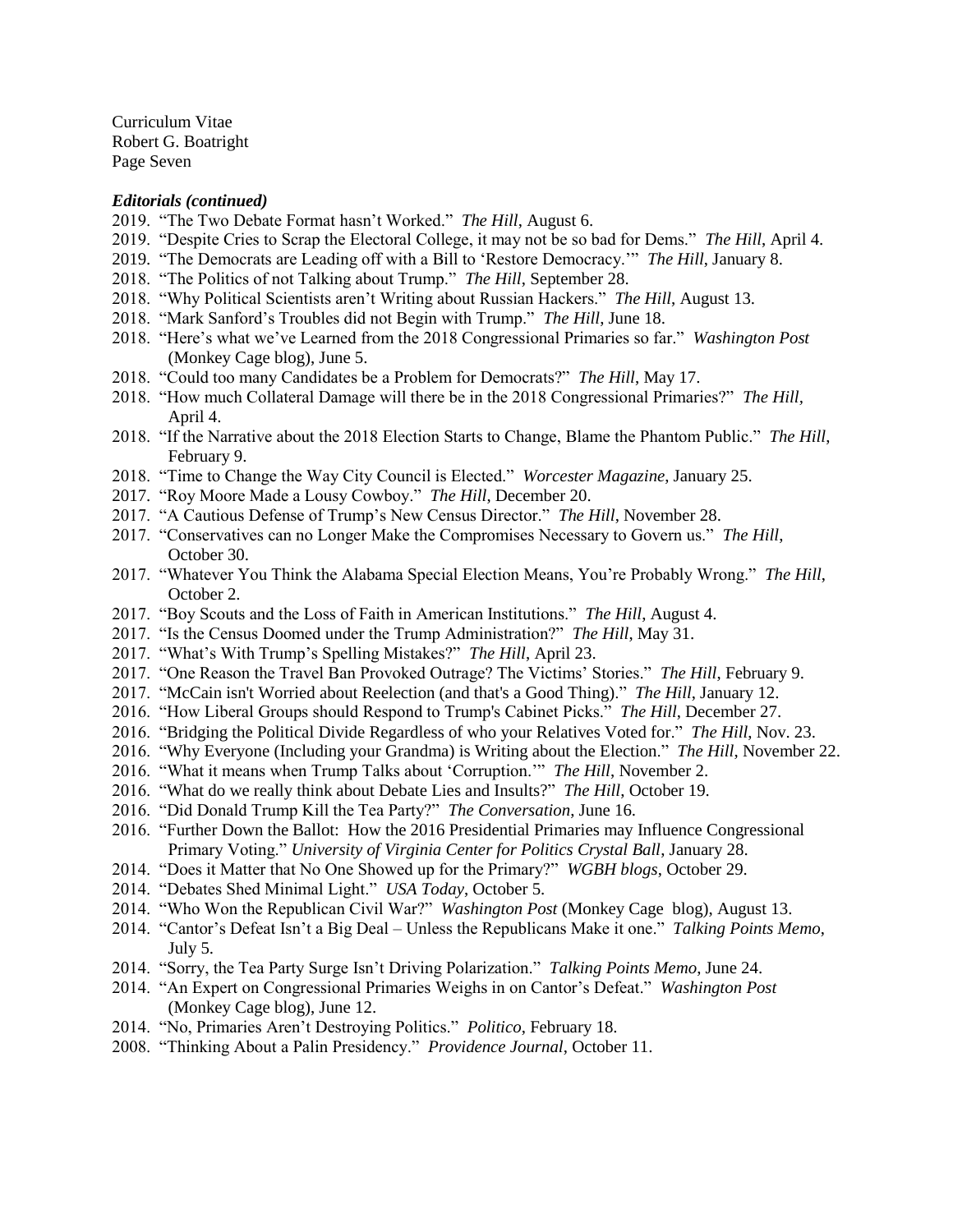Curriculum Vitae Robert G. Boatright Page Eight

#### *Book Reviews*

- 2019. Book Review of Aaron S. King, *Unfolding Ambition in Senate Primary Elections. Perspective on Politics* 17 (4): 1198-99.
- 2019. Book Review of Hans Hassell, *The Party's Primary*. *Congress and the Presidency* 45 (3): 333-35.
- 2018. Book review of Danielle Thomsen, *Opting out of Congress. Political Science Quarterly* 133 (2): 374-375.
- 2017. Book review of Stephen A. Jessee, *Ideology and Spatial Voting in American Elections*. *American Review of Politics* 36 (1) 118-119.
- 2016. Book review of William A. Crotty, *Polarized Politics*. *New England Journal of Political Science* 9 (2): 284-290*.*
- 2016. Book review of Jane Mayer, *Dark Money*. *The Forum* 14 (3): 345-350.
- 2015. Book review of Robert Mutch, *Buying the Vote*. *Political Science Quarterly* 130 (3): 552-53.
- 2015. Book review of James Farney and David Rayside, eds., *Conservatism in Canada*. *Party Politics*  21 (5): 833-34
- 2014. Book review of James Farney, *Social Conservatives and Party Politics in Canada and the United States. Party Politics* 20 (3): 481-82.
- 2012. Book review of Zoltan L. Hajnal, *America's Uneven Democracy: Race, Turnout, and Representation in City Politics*, and Brian E. Adams, *Campaign Finance in Local Elections: Buying the Grassroots*. *Urban Affairs Review* 48 (4): 601-605.
- 2009. Book review of Christopher Manfredi and Mark Rush, *Judging Democracy*. *American Review of Canadian Studies* 39 (1): 52-54.
- 2005. Book review of E. Scott Adler, *Why Congressional Reforms Fail,* and Glenn R. Parker, *Self-Policing in Politics*. *Journal of Politics* 67 (3): 946-50.
- 2004. Book review of Hiroshi Fukurai and Richard Krooth, *Race in the Jury Box*. *Justice System Journal* 24 (3): 340-46.

#### *Encyclopedia Entries*

- 2017. "American Crossroads," "Club for Growth," "MoveOn.org," "Nonpartisan League," "U.S. Chamber of Commerce." In *Political Groups, Parties, and Organizations that Shaped America: An Encyclopedia and Document Collection*, ed. Scott Ainsworth and Brian Harward. Santa Barbara, CA: ABC-CLIO.
- 2016. "Campaign Finance Laws," "Issue Ads," "Lobbying," and "Soft Money." In *Encyclopedia of Business Ethics and Society*, 2nd ed., ed. Robert W. Kolb. Thousand Oaks, CA: Sage Publishing.
- 2013. "Campaign Finance Laws" and "*Citizens United v. Federal Election Commission."* In Encyclopedia of American Campaigns and Elections, 2<sup>nd</sup> ed., eds. Larry J. Sabato and Howard R. Ernst. New York: Facts on File.
- 2010. "Campaign Finance Reform." In *Encyclopedia of United States Political History*, Vol. 7, ed. Richard Valelly. Washington, DC: Congressional Quarterly Press, pp. 51-55.
- 2007. "Campaign Finance Laws." In *Encyclopedia of Business Ethics and Society*, ed. Robert W. Kolb. New York: Sage Publishing, pp. 251-252.
- 2006. "Campaign Contributions," "Campaign Finance Laws," and "Matching Funds." In *Encyclopedia of American Campaigns and Elections*, eds. Larry Sabato and Howard R. Ernst. New York: Facts on File.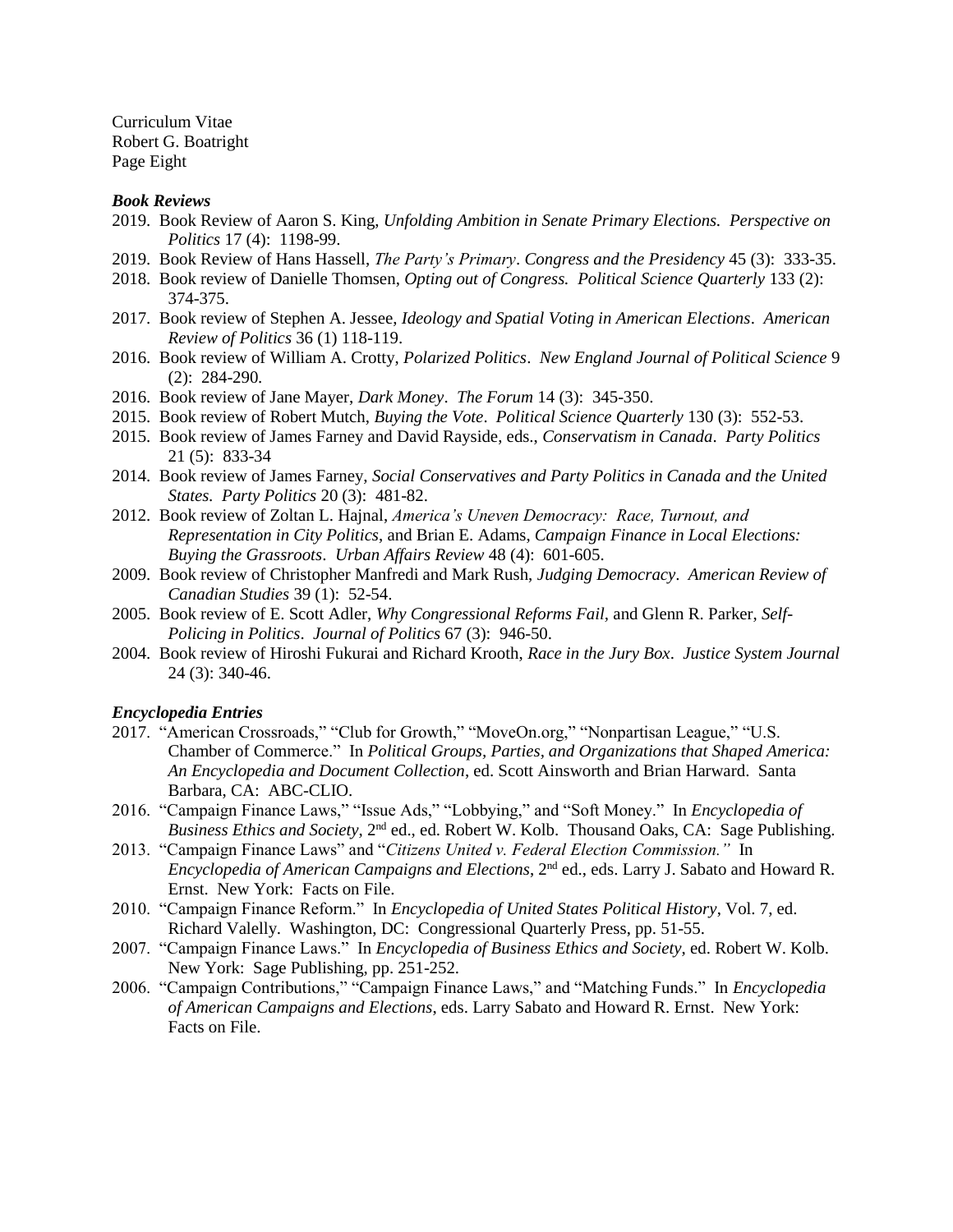Curriculum Vitae Robert G. Boatright Page Nine

# *Research Presentations*

#### *Invited Presentations*

- 2021. Keynote Speech: "Understanding the Contemporary Pushback Against Civility." Society for Professionals in Management Annual Conference, on line, April 8.
- 2021. "What do the 2020 Congressional Primaries Tell us About the Direction of the Democratic and Republican Parties?" Presented at the 2021 New Hampshire Institute of Politics Conference, St. Anselm College, on line, and the 2021 State of the Parties Conference, the Ray C. Bliss Center, University of Akron, on line, November 4.
- 2020. "Perspectives on the 2020 Election." Higgins Center for the Humanities, Clark University, November 9.
- 2020. "The 2020 Elections and the Future of American Political Parties." Clark Alumni Affairs Lecture, October 25.
- 2020. "Civil Discourse in American Politics Today." Rutgers University, October 20.
- 2020. "Understanding the Contemporary Pushback Against Civility." Institute for Humane Studies, Conference on Building Trust through Freedom of Expression, October 10.
- 2020. "Ranked Choice Voting." Presented at the 2020 Massachusetts Policy Priorities Symposium, Scholars Strategy Network. Suffolk University, Boston, MA, March 2.
- 2019. "Masculinity, Misogyny, and U.S. Elections in the Trump Era." With Valerie Sperling. Department of Political Science, Williams College, November 12.
- 2019. "The Right to Social Media?" Foundation for Individual Rights in Education Annual Conference, Boston, MA, November 1.
- 2019. "Civil Discourse: How can we Achieve that Today?" Keynote Lecture, New York League of Women Voters State Convention, Albany, NY. June 8.
- 2019. "Single Issue Politics?" Constitutional Crisis Series, Vermont League of Women Voters. Montpelier, VT, May 8.
- 2019. "Circling the Wagons: Coordinating Independent Expenditures in the 2018 Congressional Primaries." Presented at the American Elections Academic Symposium, St. Anselm College, Manchester, NH, March 30-31.
- 2018. "Populist Corruption Talk and Some Alternatives." With Molly Brigid McGrath. Presented at the Arizona State University Populism Workshop, March 15-17, Arizona State University, Phoenix.
- 2017. "Primary Challenges to Incumbent Members of Congress." Presented at the Workshop on Primaries and Party Discipline, Yale University, December 8-9.
- 2017. "How the Presidential Race Shaped the 2016 Congressional Primaries." Presented at the State of the Parties Conference, the Ray C. Bliss Institute, University of Akron.
- 2017. "The Trump Effect and Gender Norms in the 2016 Senate General Election Campaigns." With Valerie Sperling and Sean Tatar. American Elections Academic Symposium, St. Anselm College, Manchester, NH, March 17-18.
- 2017. "Damage Control: The Trump Effect on Senate General Election Campaigns." US Presidential Election 2016 Conference, IDC Herzliya, Israel, January 8-10.
- 2016. "The Trump Effect in the 2016 Congressional Elections." 2016 Distinguished Lectureship in the Liberal Arts, Quinsigamond Community College, Worcester, MA, November 14.
- 2016. "Campaign Finance Reform in the United States: Ways to Fix a Broken Electoral System?" Blouin Creative Leadership Summit, New York, September 19-20.
- 2016. "Image Crafting and the Role of the Media in Presidential Campaigns in the U.S. and Russia." With Valerie Sperling. Harriman Center, Columbia University, April 21.
- 2016. "The Influence of Wealth and Lobbying on Elections." Northeastern University Law Journal Annual Symposium, Northeastern University, Boston, MA, March 11.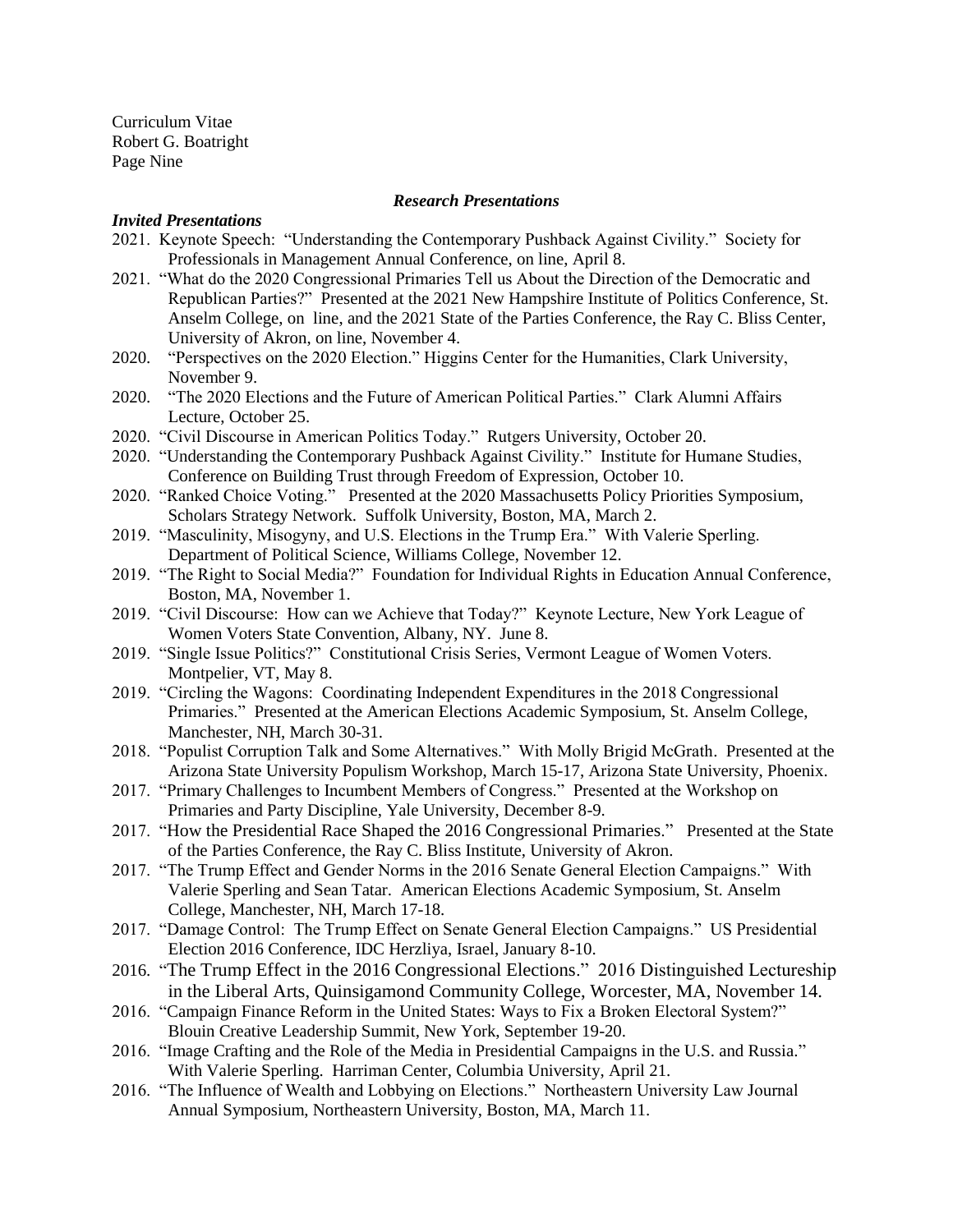Curriculum Vitae Robert G. Boatright Page Ten

# *Invited Presentations (continued)*

- 2016. "The Ambiguity of Corruption in Early Modern Thought." With Molly Brigid Flynn. Early Modernists Unite Group, Clark University, February 25.
- 2015. "The Nationalization of Congressional Primaries." The American Election 2014: Contexts and Consequences Conference, St. Anselm College, Manchester, NH, March 14.
- 2014. "Retrenchment or Reform? Changes in Primary Election Laws, 1928-1970." University of Connecticut, Storrs. October 22.
- 2014. "The 2014 Congressional Primaries in Context." Brookings Institution, Washington, DC, September 30.
- 2014. "Are Primary Elections Harming Democracy?" Mosakowski Institute, Clark University, March 20.
- 2013. "The 2014 Midterm Election, One Year Out." Brookings Institution, Washington, DC, November 5.
- 2013. "Campaign Finance Law and Functional Differentiation among Nonparty Organizations in the United States." Presented at "The Deregulatory Moment in Campaign Finance?" Conference, the Henry J. Leir Center, Remich, Luxembourg.
- 2013. "Casualties of the Ground War: Personal Contacting in 2012 and its Discontents." Presented at ""The American Election 2012: Contexts and Consequences" Conference, St. Anselm College, Manchester, NH.
- 2012. "Interest Groups, Then and Now." Presented at the Wesleyan Media Project Conference on the 2012 Election, Wesleyan University, Middletown, CT.
- 2010. "Consequences of the *Citizens United v. FEC* Decision." College of the Holy Cross, Worcester, MA, April 8.
- 2008/2009. "Getting Primaried: A New Fear for Incumbents, or a New Name for an Old Fear?" Presented at the "Going to Extremes" Conference, Dartmouth College, Hanover, NH. Revisions presented at the State of the Parties Conference, the Ray C. Bliss Institute, University of Akron.
- 2008. "The Presidential Candidates and Climate Change." Mosakowski Institute, Clark University, Worcester, MA, October 7.
- 2007. "The Art and Science of Student Response Systems: Small Classroom Success at the Push of a Button." With Michael Krikonis. Northeast Regional Computing Program Workshop, College of the Holy Cross, Worcester, MA, December 4.
- 2006. "What Canada can learn from the American Campaign Finance Reform Experience." Presented at the Institute for Advanced Policy Research Conference on Party and Election Finance, the University of Calgary, Calgary, AB.
- 2001. "Static Ambition in a Changing World: Legislators' Preparations for Redistricting." Presented at the 2001 State of the Parties Conference, the Ray C. Bliss Institute, the University of Akron.
- 2001. "Partisan Politics and Judicial Independence." Presented at the Brennan Center Conference on Judicial Independence Research, the University of Pennsylvania Law School, Philadelphia, PA.
- 1997. "Candidate Perceptions of Party and Party Strength: A Study of Nonincumbent 1996 House of Representatives Candidates." Presented at the State of the Parties Conference, the Ray C. Bliss Institute, the University of Akron.

# *Conference Presentations*

- 2021. "Theories of Change in Southern Direct Primary Laws" Presented at the Annual Congress and History Meeting, Washington University, on line.
- 2021. "Gender, Germs, and Governors: Political Masculinity and Leadership in the U.S. during the COVID-19 Pandemic." With Valerie Sperling. Presented at the Political Masculinities as an Analytical Category Workshop, Universität Koblenz-Landau, online, and at the Annual Meeting of the American Political Science Association, Seattle, WA.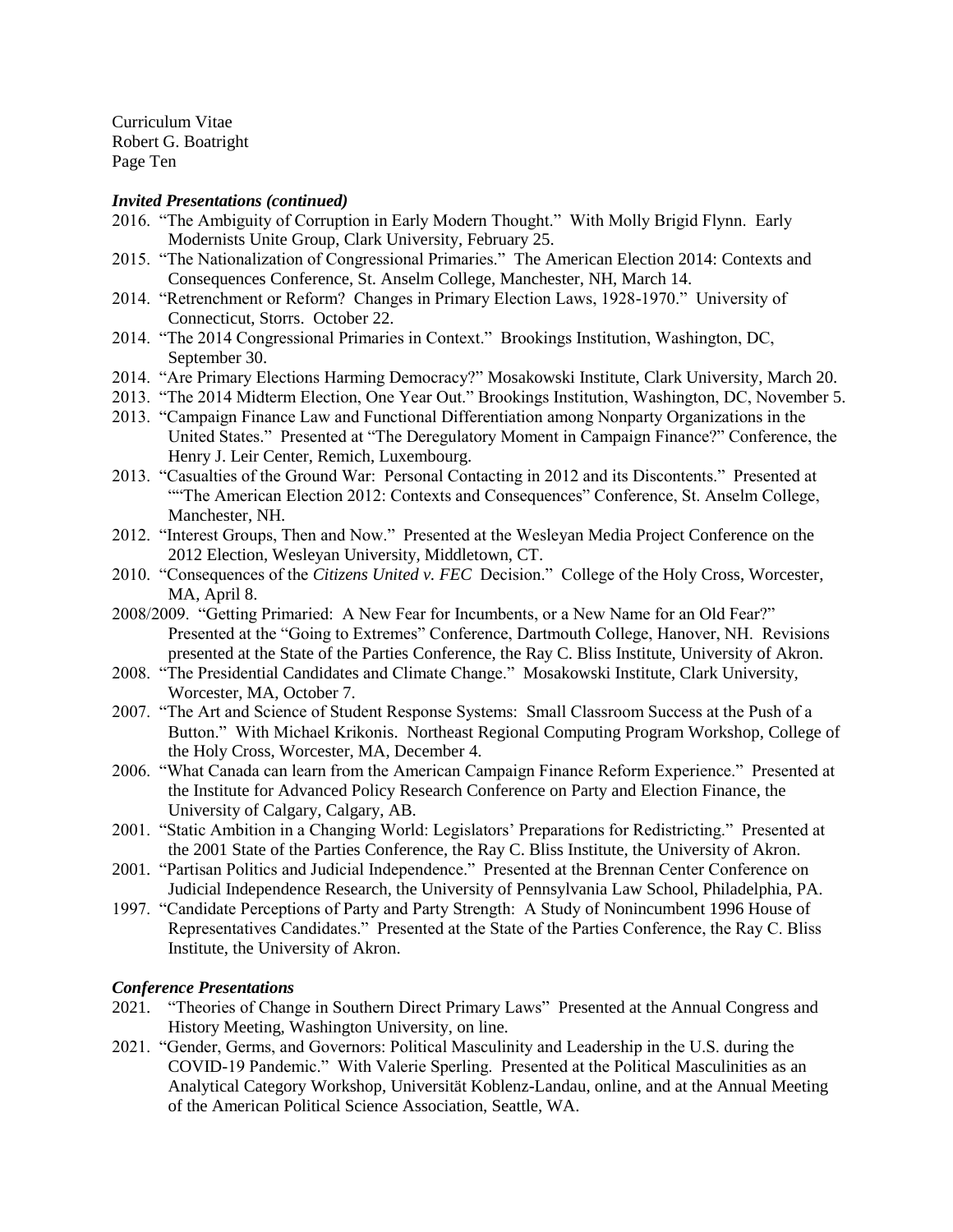Curriculum Vitae Robert G. Boatright Page Eleven

# *Conference Presentations (continued)*

- 2021. "Bad Laws: Using Contemporary Electoral Engineering Literature to Understand Changes in American Direct Primary Rules." Presented at the Annual Meeting of the New England Political Science Association, on line.
- 2020. "Making Space for Incivility." Presented at the Biennial Meeting of the American Section of the International Association for Philosophy of Law and Social Philosophy, on line.
- 2019. "The Direct Primary and the Decline of the Progressive Movement." Presented at the Annual Meeting of the New England Political Science Association, Portland, ME.
- 2018. "Political Corruption and the Politics of Despair in Rousseau's Political Philosophy." With Molly Brigid McGrath. Presented at the Annual Meeting of the Northeastern Political Science Association, Montreal, QC.
- 2018. "Corruption and Sloth." With Molly Brigid McGrath. Presented at the Biennial Meeting of the American Section of the International Association for Philosophy of Law and Social Philosophy, Boston, MA.
- 2018. "What do People Think about when they Think about Corruption?" Presented at the Annual Meeting of the Midwest Political Science Association, Chicago, IL.
- 2018. "Teaching to Promote Free and Civil Campus Discourse." With Kristen Williams. Presented at the APSA Teaching and Learning Conference, Baltimore, MD.
- 2017. "Presidential Corruption Talk." Presented at the International Political Science Association Research Committee on Political Finance and Political Corruption (RC 20) Biennial Meeting, Valencia, Spain.
- 2017. "The Consequences of Primary Election Timing." With Vincent G. Moscardelli. Presented at the Annual Meeting of the Midwest Political Science Association, Chicago, IL.
- 2016. "Corruption and Corruption Talk among Montesquieu and the Moderns." With Molly Brigid Flynn. Presented at the Annual Meeting of the Northeastern Political Science Association, Boston, MA.
- 2016. "The Trump Effect in the 2016 Congressional Primaries." Presented at the Annual Meeting of the American Political Science Association, Philadelphia, PA.
- 2016. "Partisan Competition and Primary Law Legislation, 2000-2014." Presented at the Annual Meeting of the New England Political Science Association, Newport, RI.
- 2016. "The Logical Structure of Corruption: *Korematsu v US* as Historical Exemplar." With Molly Brigid Flynn. Presented at the Annual Meeting of the New England Political Science Association, Newport, RI.
- 2016. "Primaries and Partisan Advantage." Presented at the Annual Meeting of the Southern Political Science Association, San Juan, PR.
- 2015. "Corruption and its Objects: On Resolving the McConnell Paradox." With Molly Brigid Flynn. Presented at the International Political Science Association Research Committee on Political Finance and Political Corruption (RC 20) Biennial Meeting, Aix-en-Provence, France.
- 2015. "Hostile Takeover: On the Vulnerability of Primaries to Nonparty Group Capture." Presented at the Annual Meeting of the New England Political Science Association, New Haven, CT.
- 2015. "Independent Expenditures in Congressional Primaries." With Michael J. Malbin and Brendan Glavin. Presented at the Annual Meeting of the Midwest Political Science Association, Chicago, IL.
- 2015. "Are Primary Voters Extremists? A State-by-State Analysis." Presented at the Annual Meeting of the Midwest Political Science Association, Chicago, IL.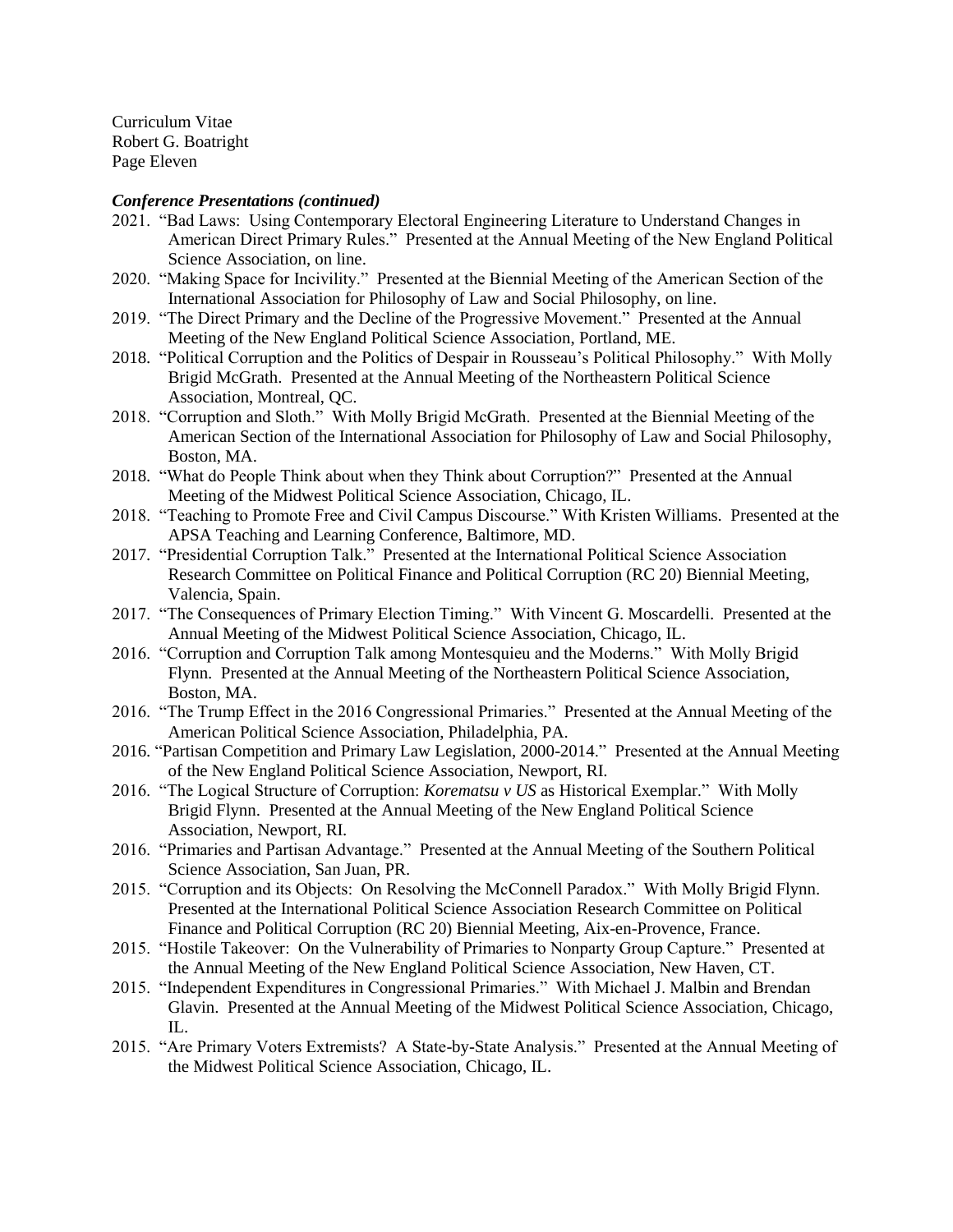Curriculum Vitae Robert G. Boatright Page Twelve

# *Conference Presentations (continued)*

- 2014. "Is there a Link Between Primary Competition and General Election Results?" With Vincent G. Moscardelli. Presented at the Annual Meeting of the Northeastern Political Science Association, Boston, MA.
- 2014. "Retrenchment or Reform: Changes in Primary Election Laws, 1928-1970." Presented at the Annual Meeting of the New England Political Science Association, Woodstock, VT.
- 2013. "Can Public Financing and *Citizens United* Coexist?" Presented at the International Political Science Association Research Committee on Political Finance and Political Corruption (RC 20) Biennial Meeting, Paris, France.
- 2013. "Campaign Finance in the 2012 Election." Presented at the Annual Meeting of the Midwest Political Science Association, Chicago, IL.
- 2013. "Competition in Congressional Open Seat Primaries." Presented at the Annual Meeting of the Southern Political Science Association, Orlando, FL.
- 2012. "Primary Elections and the 'Democratic Experiment.'" Presented at the Annual Meeting of the Northeastern Political Science Association, Boston, MA.
- 2012. "Redistricting Massachusetts 2012: A More Open Process, a More Rational Map, and No Indictments." With James Gomes and Nicholas Giner. Presented at the Annual Meeting of the New England Political Science Association, Portsmouth, NH.
- 2011. "Campaign Finance Reform in the United States and Canada: An Evaluation Following the 2010 and 2011 Elections." Presented at the Annual Meeting of the European Political Science Association, Dublin, Ireland.
- 2011. "Interest Group Niches and Congressional Primary Challenges." Presented at the Annual Meeting of the Western Political Science Association, San Antonio, TX.
- 2010. "The Consequences of Primary Challenges to Incumbents, 1970-2008." Presented at the Annual Meeting of the Midwest Political Science Association, Chicago, IL.
- 2009. "Campaign Finance Reform as a Natural Experiment." Presented at the Annual Meeting of the New England Political Science Association, Portland, ME.
- 2009. "Financing the 2008 Elections." Presented at the Annual Meeting of the Midwest Political Science Association, Chicago, IL.
- 2009/2008. "The Place of Quebec in Canadian Interest Groups' Campaign Strategies." Presented at the Biennial Meeting of the American Council for Quebec Studies, Quebec City, QC; Revisions presented at the 2009 Biennial Meeting of the Association for Canadian Studies in the United States, San Diego, CA.
- 2008. "Primary Dollars: Fundraising by Primary Challengers to Incumbents, 1980-2006." Presented at the Annual Meeting of the American Political Science Association, Boston, MA.
- 2008. "Cross-Border Interest Group Learning in Canada and the United States." Presented at the Annual Meeting of the New England Political Science Association, Providence, RI.
- 2008. "Campaign Finance in Municipal Elections: The 2007 Worcester City Council Candidates." Presented at the State of New England Conference, Stonehill College, Easton, MA.
- 2008. "What Americans can Learn from Canadian Party Finance Reform." Presented at the Annual Meeting of the Southern Political Science Association, New Orleans, LA.
- 2007. "Taking Notes Across Borders: American and Canadian Interest Group Adaptations to Campaign Finance Reform." Presented at the Biennial Meeting of the Association for Canadian Studies in the United States, Toronto, ON.
- 2006. "Situating 527 Groups in Interest Group Theory." Presented at the Annual Meeting of the Northeastern Political Science Association, Boston, MA.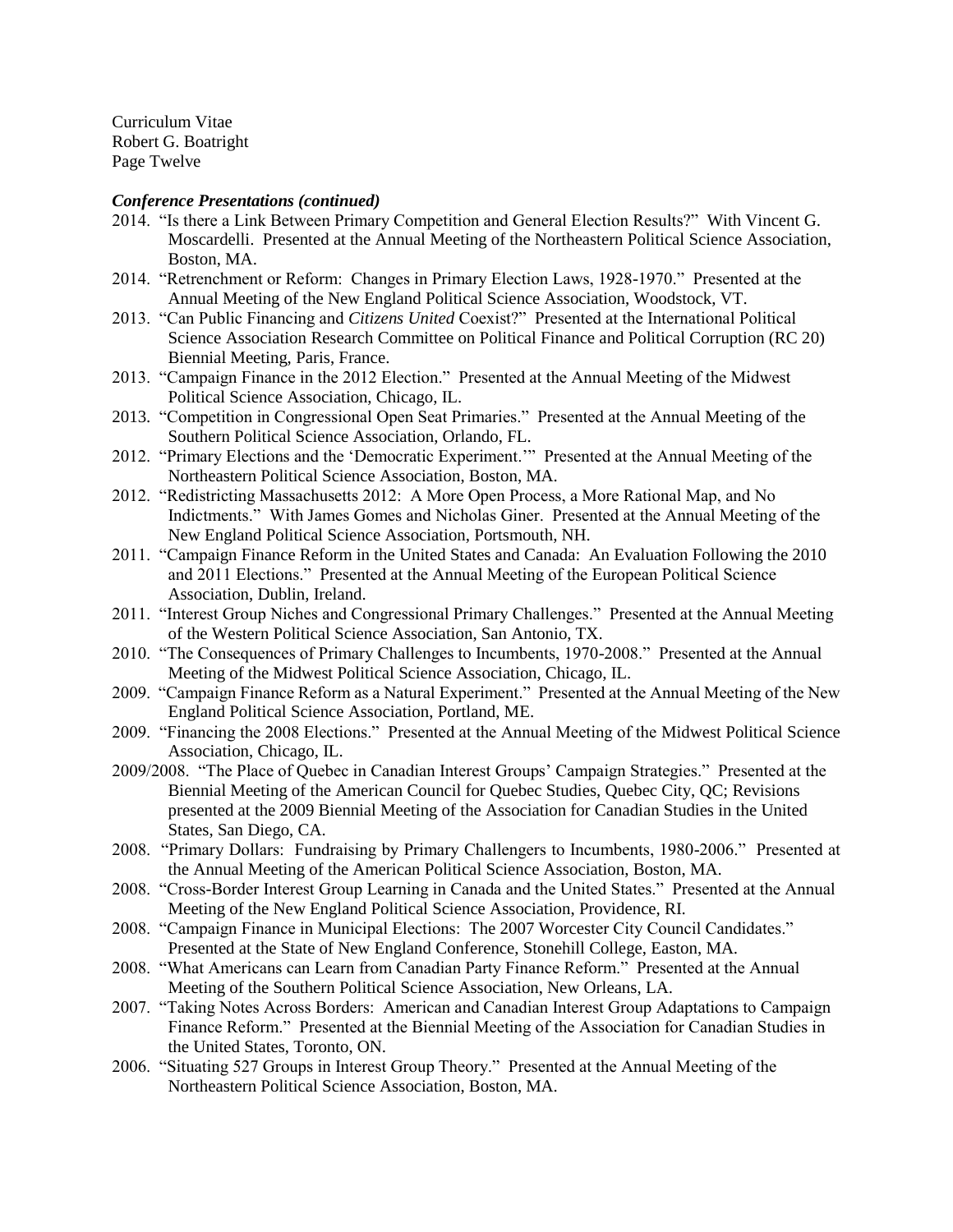Curriculum Vitae Robert G. Boatright Page Thirteen

#### *Conference Presentations (continued)*

- 2006. "Who are the Spatial Voting Violators?" Presented at the Annual Meeting of the New England Political Science Association, Portsmouth, NH.
- 2005/2004/2003. "The Effect of the BCRA on Interest Groups and Advocacy Organizations." With Michael J. Malbin, Mark J. Rozell, and Clyde Wilcox. Presented at the 2005 Annual Meeting of the American Political Science Association, Washington, DC.; the 2004 Annual Meeting of the American Political Science Association, Chicago, IL; and the 2003 Annual Meeting of the Midwest Political Science Association, Chicago, IL.
- 2003. "Political Contribution Tax Credits and Political Participation." With Michael Malbin. Presented at the Annual Meeting of the American Political Science Association, Philadelphia, PA.
- 2002/2001. "Same Candidates, Different Year: Repeat Match-ups in U.S. House Elections." With Andrew J. Taylor. Presented at the 2002 Annual Meeting of the Midwest Political Science Association, Chicago, IL, and the 2001 Annual Meeting of the American Political Science Association, San Francisco, CA.
- 2001. "Generational Differences in Attitudes Towards Jury Service." With Susan Carol Losh. Presented at the Annual Meeting of the American Association for Public Opinion Research, Montreal, QC.
- 2000. "Static Ambition in a Changing World: Legislators' Preparations for Redistricting." Presented at the 2000 Annual Meeting of the American Political Science Association, Washington, DC.
- 1999. "The Median Voter: Fact or Fiction? The History of a Theoretical Concept." Presented at the Annual Meeting of the Western Political Science Association, Seattle, WA.
- 1998. "When Do Congressional Candidates Act Like Ladies and Gentlemen?" With Lynn M. Sanders. Presented at the Annual Meeting of the American Political Science Association, Boston, MA.
- 1998. "What Plays in Peoria: Candidate Assessments of Public Opinion." Presented at the Annual Meeting of the Midwest Political Science Association, Chicago, IL.
- 1997. "Invisible Politics: Theorizing Candidate Issue Positions in the 1996 Congressional Elections." Presented at the Annual Meeting of the American Political Science Association, Washington, DC and at the Annual Meeting of the Midwest Political Science Association, Chicago, IL.
- 1996. "Losing Strategies: A Rational Actor Approach to 'Extremist' Presidential Campaigns." Presented at the Annual Meeting of the Midwest Political Science Association, Chicago, IL.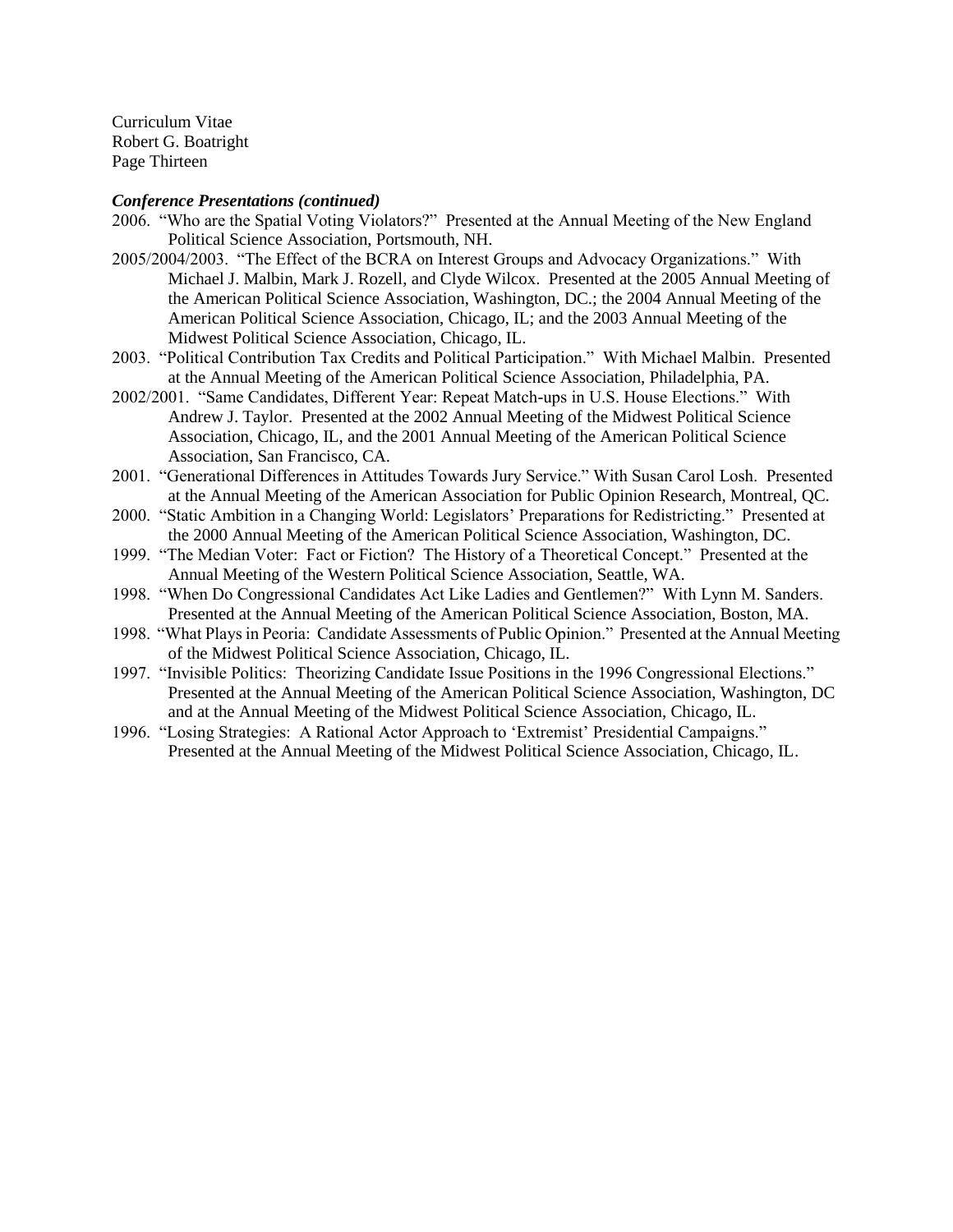Curriculum Vitae Robert G. Boatright Page Fourteen

# *Teaching Experience*

# *Clark University* (2005-present)

- *American Politics:* Introduction to American Politics, Interest Groups in American Politics, Campaigns and Elections, Political Participation, American Political Parties, Money and Politics, First-year Seminar: Public Opinion and American Democracy, The American Jury System, Legislative Redistricting: The Geography of Politics, Capstone Seminar: Money and Politics, Capstone Seminar: Political Ideology, Capstone Seminar: Fixing U.S. Democracy, American Political Thought and Behavior, Political Discourse on Today's College Campus.
- *Political Theory:* Roots of Political Theory, 19<sup>th</sup> and 20<sup>th</sup> Century Political Theory, Political Theorists and Their Theories: Plato, Political Representation and Deliberation
- *University of Massachusetts, US Institute on Political Thought* Summer Program (2011-19): Interest Groups in American Politics.
- *Georgetown University* (2002): Interest Groups in American Politics.
- *Swarthmore College* (2000-2002): Interest Groups in American Politics; Political Participation; Introduction to American Politics; Political Representation; Congressional Committees and Legislative Procedure; American Political Parties; Social Choice, Game Theory, and Politics.
- *University of Chicago* (1994-1999): Political Theory and American Political Parties (Instructor); Social Sciences Core: Power and Wealth (Instructor); Policy Analysis and Social Choice (Teaching Assistant); Social Sciences Core: Power and Inequality (Teaching Assistant); Voting Behavior (Teaching Assistant).

# *Fellowships, Grants, and Honors*

# *External*

| 2019-2021. | University of Arizona Foundation Grant: American Corruption Talk (\$25,000)      |
|------------|----------------------------------------------------------------------------------|
| 2016-2019. | William and Hewlett Foundation, Madison Initiative Research Grant: The Timing of |
|            | Primary Elections (\$75,000).                                                    |
| 2013-2014. | Everett C. Dirksen Congressional Research Grant (\$2,500).                       |
| 2007-2008. | Foreign Affairs Canada Research Grant (\$6,000).                                 |
| 2001.      | New York Jury Summit 2001 Faculty.                                               |
| 2000.      | State Justice Institute Research Grant (\$7,500).                                |
| 1999-2000. | American Political Science Association Congressional Fellowship.                 |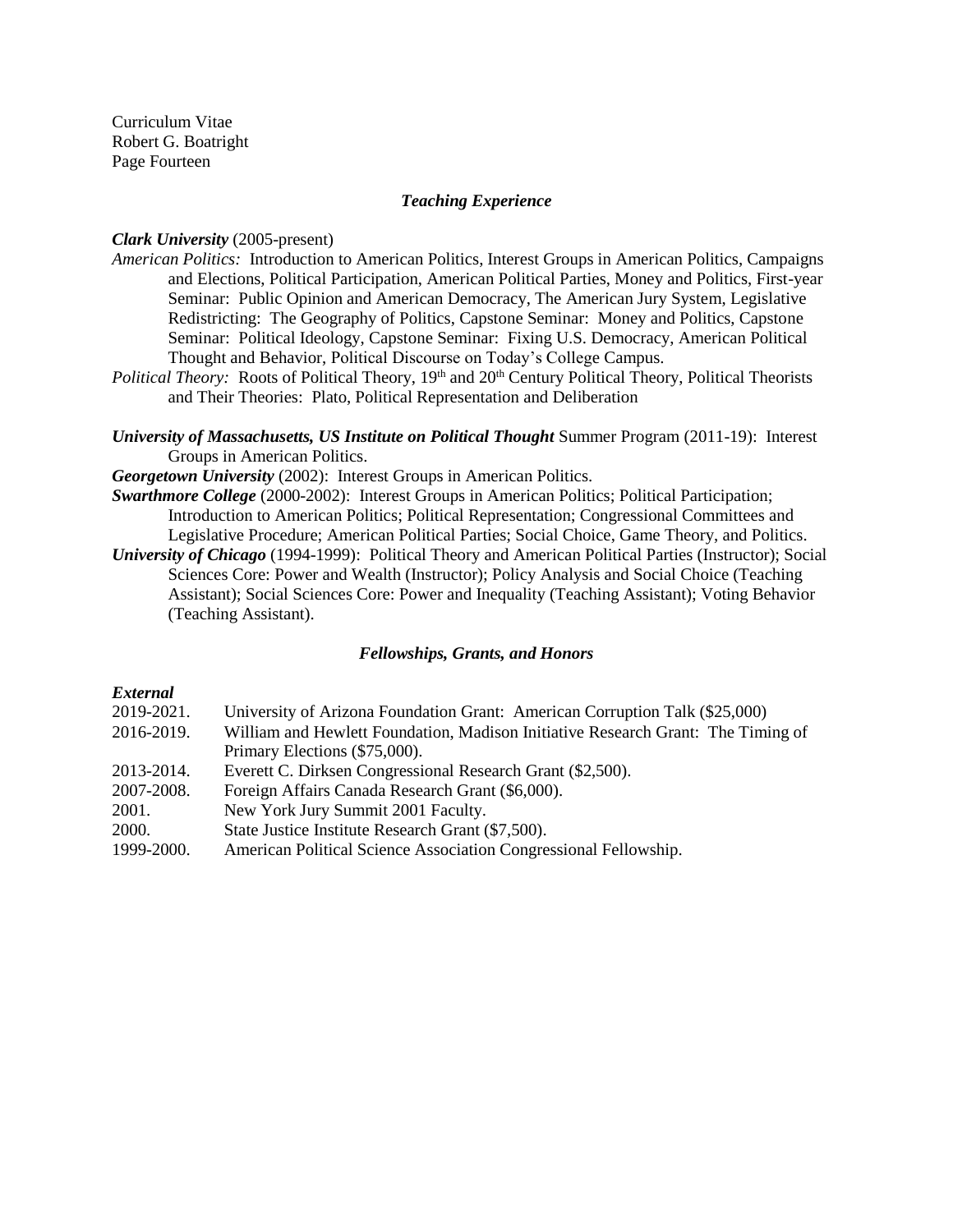Curriculum Vitae Robert G. Boatright Page Fifteen

## *Fellowships, Grants, and Honors*

## *Internal*

| 2017-2018. | Higgins School of the Humanities Faculty Fellowship (\$750).                  |
|------------|-------------------------------------------------------------------------------|
| 2013-2014. | Higgins School of the Humanities Faculty Fellowship (\$1,000).                |
| 2013.      | Henry J. Leir Luxembourg Program, Clark University, Conference Planning Grant |
|            | (\$13,000).                                                                   |
| 2012.      | Arthur Vining Davis Foundation Course Planning Grant (\$1,000).               |
| 2011.      | Clark University Faculty Development Grant (\$1,500).                         |
| 2011.      | Clark University, Mosakowski Institute Summer Research Stipend.               |
| 2006.      | Plischke Award for Faculty Scholarship, Clark University.                     |
| 2001-2002. | Swarthmore College Faculty Development Research Grant (\$2,000).              |
| 1998.      | Grodzins Prize Lectureship, The University of Chicago.                        |
| 1995-1996. | Mellon Pre-Dissertation Fellowship, The University of Chicago.                |
| 1992-1994. | Earhart Fellowship, The University of Chicago.                                |

# *Clark University Professional Service*

Chair, Political Science Department, 2018-2022. COVID-19 Response Committee on Publicity, 2020-21. Admission Committee, 2020-23. Committee on Personnel, 2019-20. President's Commission on Free Speech, 2018-19 Mosakowski Institute for Public Policy, Faculty Steering Committee, 2015-2019. Center for Excellence in Teaching and Learning Steering Committee, 2014-2016. Library Committee, 2010-2011 (Faculty chair), 2014-2016. College Board, 2008-2011. Student Affairs Committee of the Board of Trustees, 2005-2008. First-year Student Advisor, 2006-2007, 2009-2010. Organized Political Science Department Harrington Lecture, 2006, 2008, 2014, 2016, 2021. Political Science Department Honors Program Chair, 2014-16 Political Science Department Library Liaison, 2006-2020. Political Science Department Honors Thesis Committee Chair/Reader, 2005-2008, 2012-2013.

# *Professional Memberships and Activities*

# *Advisory Boards*

APSA Political Organizations and Parties Executive Committee, 2021-23. Bipartisan Policy Center Campus Free Expression and COVID-19 Working Group, 2020-. Bipartisan Policy Center / Stanford University Campaign Finance Task Force, 2015-2017. Campaign Finance Institute Academic Advisory Board, 2014-. National Institute for Civil Discourse Research Network, 2014- Jack L. Walker Outstanding Article Committee, American Political Science Association 2011-2012 (chair), 2015-16. American Judicature Society National Jury Center Advisory Board, 2000-2014.